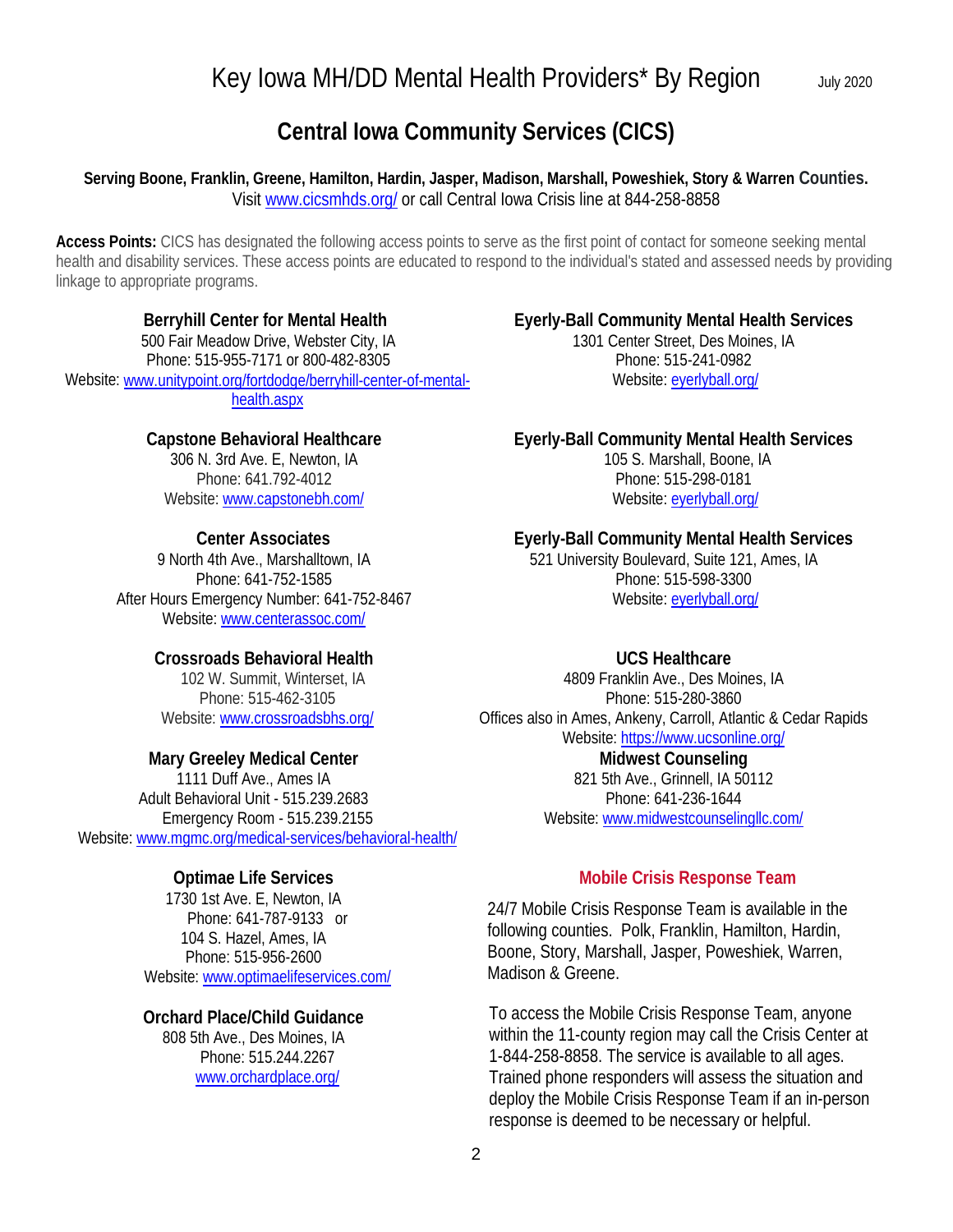# **County Rural Offices of Social Services (CROSS)**

**Serving Decatur, Clarke, Lucas, Marion, Monroe, Ringgold & Wayne Counties.**

Visit [crossmentalhealth.org/](https://crossmentalhealth.org/)

**If you are experiencing a crisis, please call the helpline (Your Life Iowa): 1-855-581-8111 or text 1-855-895-8398 If an emergency is life threatening, call 911 or go to the nearest hospital emergency room.**

#### **Capstone Behavioral Healthcare**

200 4th Ave W, Grinnell, IA 641-260-8270 [www.capstonebh.com/](http://www.capstonebh.com/)

## **Southern Iowa Mental Health Center**

1527 Albia Road, Ottumwa, IA 641-682-8772 1229 C Avenue East – Suite #400, Oskaloosa, IA 641-672-3159 [www.simhcottumwa.org/](http://www.simhcottumwa.org/)

## **Capstone Behavioral Healthcare**

306 N. 3rd Ave. E, Newton, IA [641-792-4012](tel:+16417924012) [www.capstonebh.com/](http://www.capstonebh.com/)

## **Community Health Centers of Southern Iowa**

**\*\*Osceola Access Center** 219 W. Washington St. Osceola, IA Telephone: (641) 342-1742

## **Community Health Centers of Southern Iowa**

302 NE 14th Street, Leon, IA Phone: (641) 446-2383 [chcsi.org/](http://chcsi.org/) Satellite offices in: Lamoni (641)784-7911 Albia, (641) 932-2065 Centerville (641) 856-6471 Chariton (641) 774-8484 Corydon (641) 872-1750

## **HOTLINES:**

- **[Iowa Concern](https://www.extension.iastate.edu/iowaconcern/)**: 1-800-447-1985, A confidential, free resource answered **24 hours a day, 7 days per week**
- **National Suicide Prevention Lifeline: 1 800-273-8255**
- **Your Life Iowa Helpline: 1-855-581-8111**

## **ADDITIONAL RESOURCES:**

- Iowa Department of Human Services Service Providers, <https://dhs.iowa.gov/mhds/service-providers>
- Iowa Department of Public Health Substance Abuse Treatment Resources[, www.idph.iowa.gov/substance](http://www.idph.iowa.gov/substance-abuse/treatment)[abuse/treatment](http://www.idph.iowa.gov/substance-abuse/treatment)

## **ISU and AMES COMMUNITY RESOURCES:**

- Student Counseling Services <https://www.counseling.iastate.edu/>
- Ames Community Resources [https://www.counseling.iastate.edu/wp-content/uploads/2020/01/Story-](https://www.counseling.iastate.edu/wp-content/uploads/2020/01/Story-Co-Spring-2020-Community-Provider-List.pdf)[Co-Spring-2020-Community-Provider-List.pdf](https://www.counseling.iastate.edu/wp-content/uploads/2020/01/Story-Co-Spring-2020-Community-Provider-List.pdf)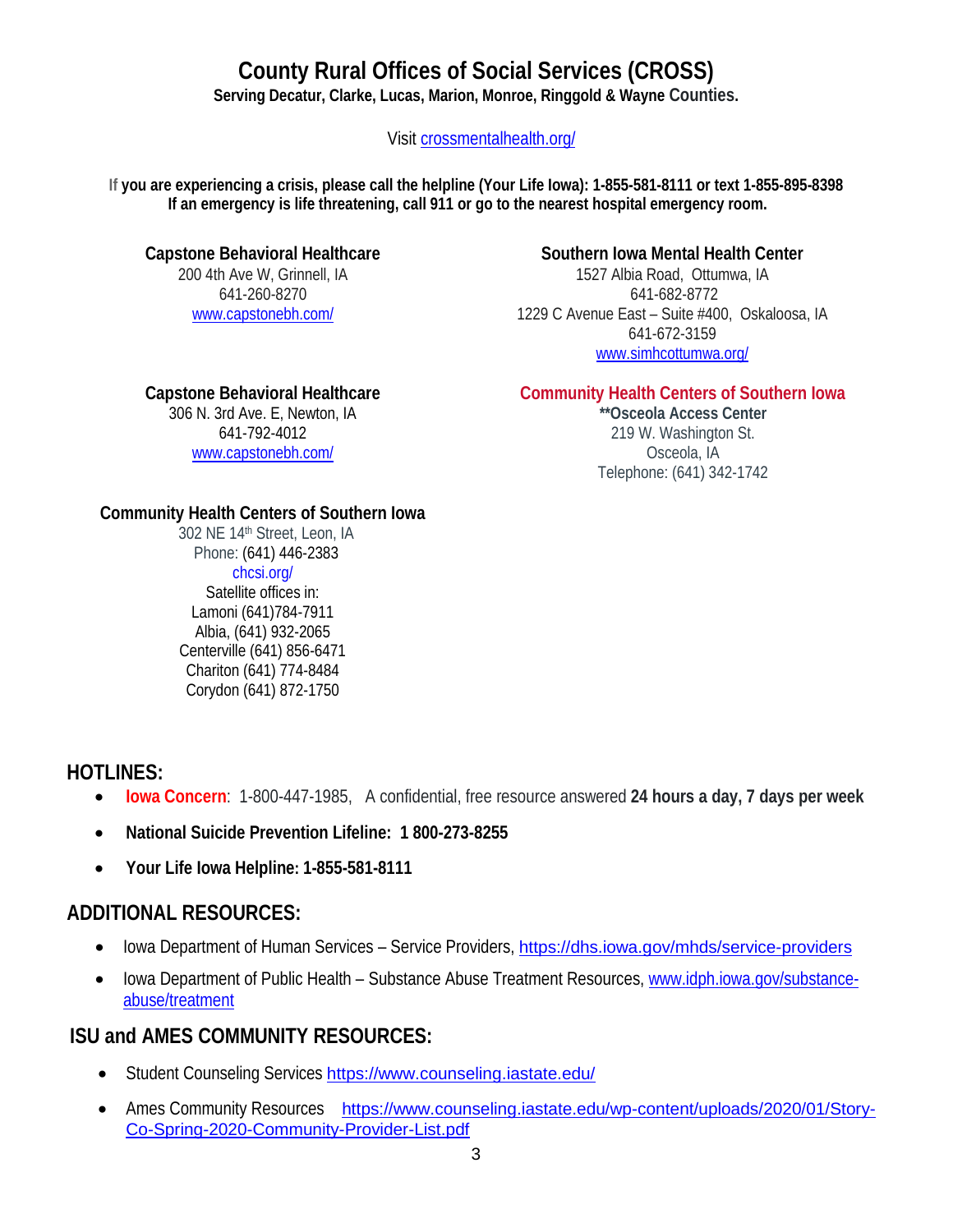# **County Social Services**

**Serving Allamakee, Black Hawk, Butler, Cerro Gordo, Chickasaw, Clayton, Emmet, Fayette, Floyd, Grundy, Hancock, Howard, Humboldt, Mitchell, Pocahontas, Tama, Webster, Winneshiek, & Wright Counties.**

Visit [www.countysocialservices.org/](http://www.countysocialservices.org/)

**If you are experiencing a crisis, please call the helpline (Your Life Iowa): 1-855-581-8111 or text 1-855-895-8398 If an emergency is life threatening, call 911 or go to the nearest hospital emergency room.**

**Blackhawk – Grundy Mental Health Center**

1825 Logan Avenue, Waterloo, IA Phone: 319-234-2893 or 800-526-1526 Website: [www.unitypoint.org/waterloo/black-hawk-grundy](http://www.unitypoint.org/waterloo/black-hawk-grundy-mental-health-center.aspx)[mental-health-center.aspx](http://www.unitypoint.org/waterloo/black-hawk-grundy-mental-health-center.aspx)

> **Pathways** 602 S. Washington Ave., Fredericksburg, IA Phone: 563-237-5300 Website: [www.pathwaysb.org/](http://www.pathwaysb.org/)

## **Northeast Iowa Behavioral Health (NEIBH)**

905 Montgomery Street, Decorah, IA Phone: 563-382-3649 or 319-283-5774 (Available 24/7). Website: [www.neibh.org/](http://www.neibh.org/) Satellite offices: Oelwein, Waukon, Elkader, West Union & Cresco

**Berryhill Center for Mental Health** 720 Kenyon Road, Fort Dodge, IA Phone: 515-955-7171 or 800-482-8305 Website[: www.unitypoint.org/fortdodge/berryhill-center-of-mental](http://www.unitypoint.org/fortdodge/berryhill-center-of-mental-health.aspx)[health.aspx](http://www.unitypoint.org/fortdodge/berryhill-center-of-mental-health.aspx)

**Prairie Ridge Integrated Behavioral Healthcare**

320 N. Eisenhower Ave., Mason City, IA Phone: 641-424-2391 Website: [prairieridge.net/](http://prairieridge.net/)

## **MercyOne North Iowa Behavioral Services**

1000 4th St. SW, Mason City, IA 50401 Phone: 641-428-7797 Website[: https://www.mercyone.org/location/mercyone-north](https://www.mercyone.org/location/mercyone-north-iowa-behavioral-services-center)[iowa-behavioral-services-center](https://www.mercyone.org/location/mercyone-north-iowa-behavioral-services-center)

# **Eastern Iowa MHDS Region**

**Serving Cedar, Clinton, Jackson, Muscatine & Scott Counties.**

Visit [www.scottcountyiowa.com/community/eastern-iowa-mh-ds-region](http://www.scottcountyiowa.com/community/eastern-iowa-mh-ds-region) or call 563-326-8273.

**If you are experiencing a crisis, please call 1-844-430-0375 If an emergency is life threatening, call 911 or go to the nearest hospital emergency room.**

**Lutheran Services in Iowa** 2107 Cedar Street, Muscatine, IA Phone: 563-263-5170 Website: [lsiowa.org/mental-health-services/](https://lsiowa.org/mental-health-services/)

**Vera French Community Mental Health Center** 1441 West Central Park Ave., Davenport, IA Phone: 563-383-1900 Website[: www.verafrenchmhc.org/](http://www.verafrenchmhc.org/)

**Hillcrest Family Services** 2005 Asbury Rd., Dubuque, IA Phone: 563-583-7357 or 877-437-6333 Website: [hillcrest-fs.org/](http://hillcrest-fs.org/)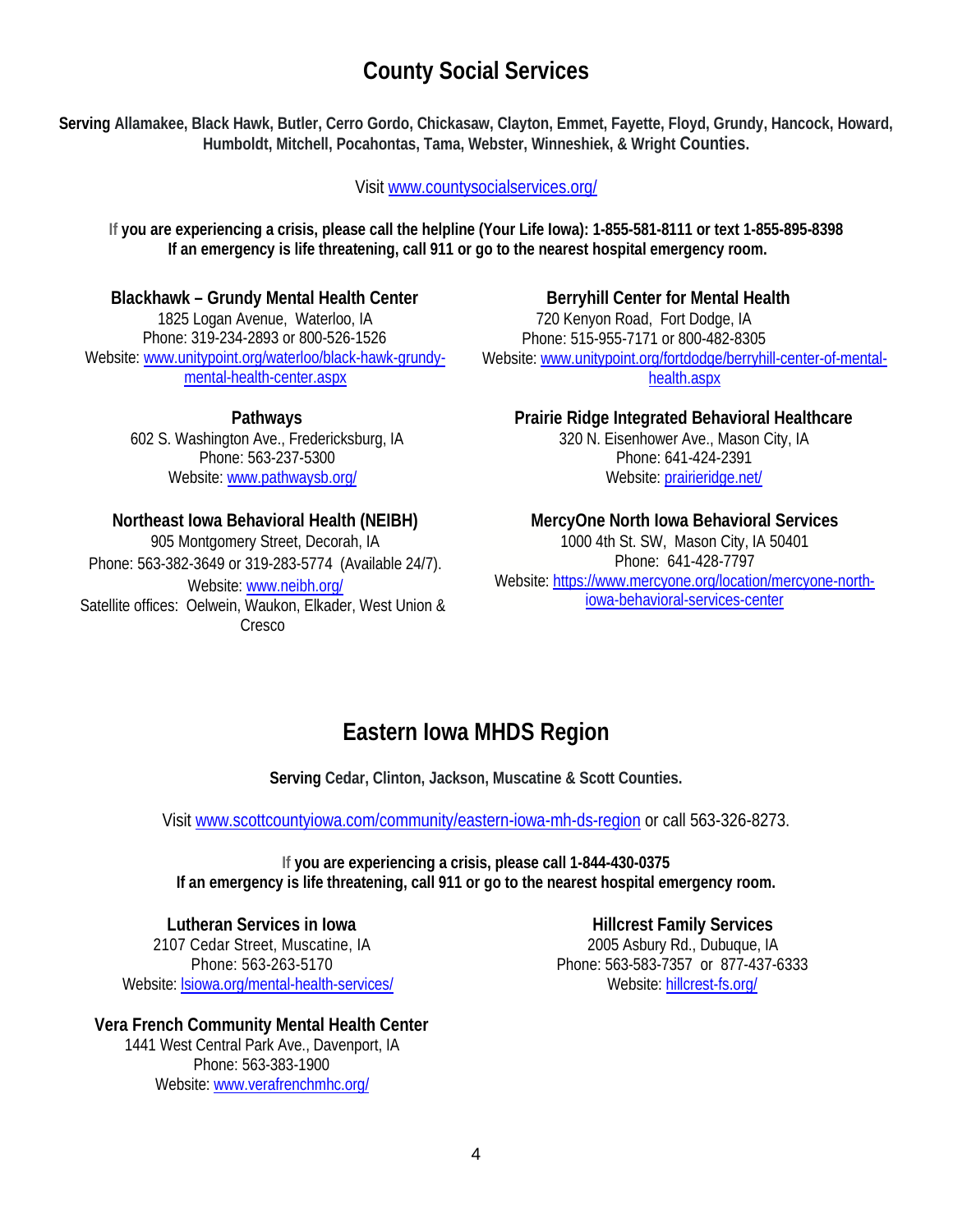## **Heart of Iowa Region**

**Serving Audubon, Guthrie & Dallas Counties.**

Visit [hicsiowa.org/](http://hicsiowa.org/) or call 515-993-5869.

**If you are experiencing a crisis, please call 1-800-273-8255. If an emergency is life threatening, call 911 or go to the nearest hospital emergency room.**

## **Broadlawns Medical Center**

1801 Hickman Rd., Des Moines, IA Phone: 515-282-2449 Website: [www.broadlawns.org/mental-health-services.cfm](http://www.broadlawns.org/mental-health-services.cfm)

**Guthrie County Hospital**  710 N. 12<sup>th</sup>, Guthrie Center, IA Call specialty clinic at 641-332-3900. Website: [guthriecountyhospital.org/mental-health/](https://guthriecountyhospital.org/mental-health/) **Eyerly-Ball Community Mental Health Services** 1301 Center Street, Des Moines, IA Phone: 515-241-0982 Website: [eyerlyball.org/](http://eyerlyball.org/)

> **Audubon County Memorial Hospital** 515 Pacific Ave., Audubon, IA 712-563-5304 Website[: www.acmhhosp.org/](http://www.acmhhosp.org/)

# **Mental Health/Disability Services of the East Central Region (MHDS-ECR)**

**Serving Benton, Bremer, Buchanan, Delaware, Dubuque, Iowa, Jones, Johnson & Linn Counties**

Visit [ecriowa.org/](https://ecriowa.org/)

**If you are experiencing a crisis, please call the helpline (Your Life Iowa): 1-855-581-8111 or text 1-855-895-8398 If an emergency is life threatening, call 911 or go to the nearest hospital emergency room.**

## **Abbe Center for Community Mental Health**

1039 Arther St., Iowa City, IA Phone: 319-338-7884 Website: [www.abbemhc.org/](http://www.abbemhc.org/)

**Pathways**  1827 First Street West, Suite C, Independence, IA Phone: 319-334-6163 Website[: https://www.pathwaysb.org/](https://www.pathwaysb.org/)

## **Hillcrest Family Services**

2005 Asbury Rd., Dubuque, IA Phone: 563-583-7357 Toll Free: 877-437-6333 Website: [hillcrest-fs.org/](http://hillcrest-fs.org/)

## **Abbe Center for Community Mental Health**

211 2nd Ave. NE., Independence, IA Phone: 319-334-4010 Website: [www.abbemhc.org/](http://www.abbemhc.org/)

## **Abbe Center for Community Mental Health**

[520 11th St. NW, Cedar Rapids, IA](https://www.google.com/maps/search/?api=1&query=520%2011th%20St%20NW%2C%20Cedar%20Rapids%2C%20IA%2052405)  Phone: 319-398-3562 Website: [www.abbemhc.org/](http://www.abbemhc.org/) **Pathways** 

111 10<sup>th</sup> Street, Waverly, IA Phone: 319-352-2064 Website: [www.pathwaysb.org/](http://www.pathwaysb.org/)

## **Pathways**

3362 University Avenue, Waterloo, IA Phone: 319-235-6571 Website: [www.pathwaysb.org/](http://www.pathwaysb.org/) 

#### **Abbe Center for Community Mental Health**

[105 Broadway Pl., #19, Anamosa, IA](https://www.google.com/maps/search/?api=1&query=520%2011th%20St%20NW%2C%20Cedar%20Rapids%2C%20IA%2052405)  Phone: 319-462-4307 Website: [www.abbemhc.org/](http://www.abbemhc.org/)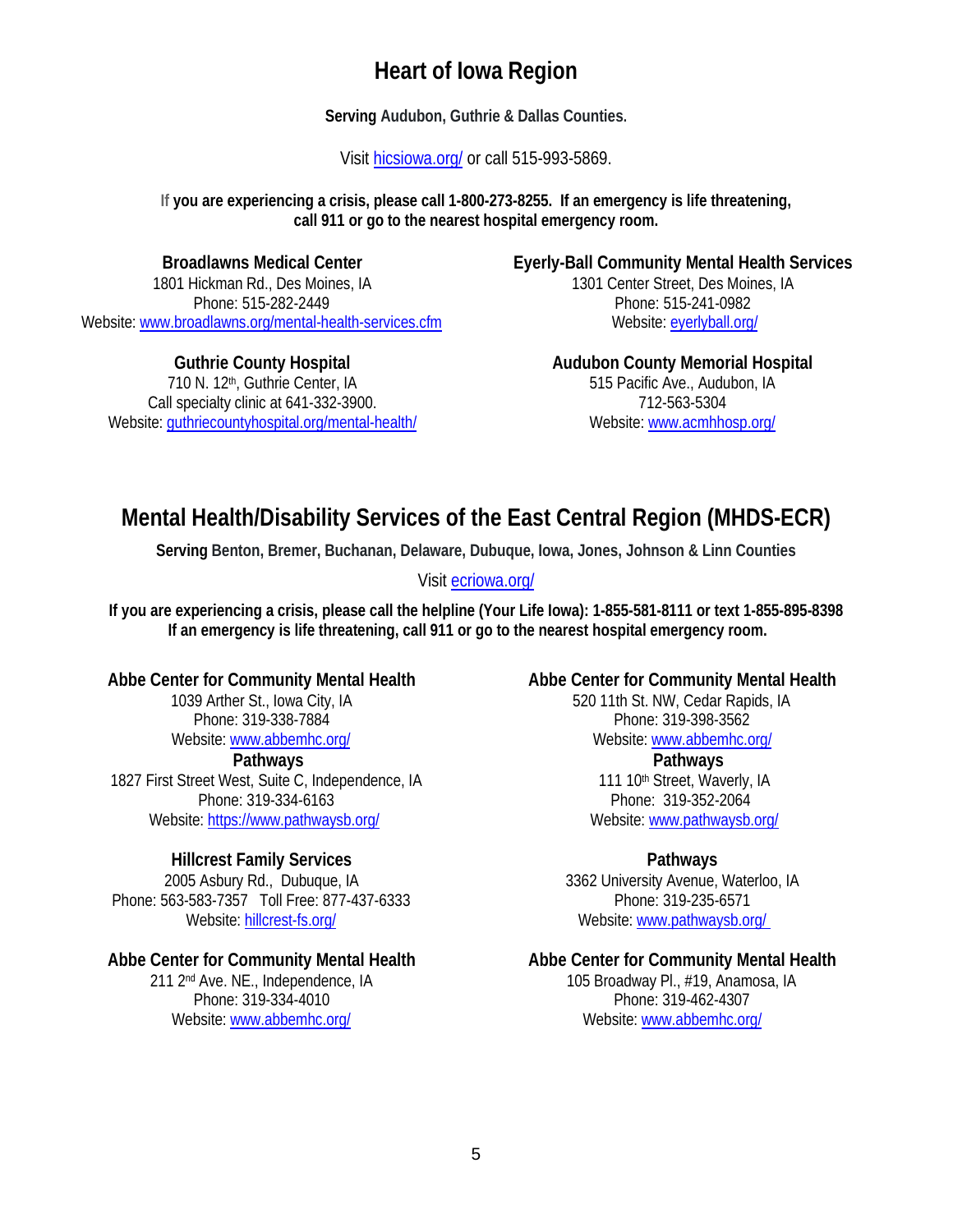## **Sioux Rivers Regional Mental Health and Disabilities Services (MHDS)**

**Serving Dickinson, Lyon, O'Brien, Plymouth, & Sioux Counties.** 

Visit [www.siouxrivers.com/](http://www.siouxrivers.com/)

**If you are experiencing a crisis, please call the helpline (Your Life Iowa): 1-855-581-8111 or text 1-855-895-8398 If an emergency is life threatening, call 911 or go to the nearest hospital emergency room.**

**Plains Area Mental Health Center** 180 10th St. SE, Suite 201, Le Mars, IA Phone: 712-546-4624 or 800-325-1192 Website: [www.plainsareamentalhealth.org](http://www.plainsareamentalhealth.org/) Satellite offices: Cherokee, Ida Grove, Storm Lake, Carroll,

Denison, Jefferson, Sac City

**Creative Living Center, PC** 1905 10th Street, Rock Valley, IA Phone: 712-476-5245 Website: [www.creativelivingcenterpc.com/site/](http://www.creativelivingcenterpc.com/site/)

## **Northwest Iowa Care Connections**

**Serving Clay, Kossuth, Osceola, Palo Alto, Winnebago & Worth Counties.**

## Visit [nwiacareconnections.org/](http://nwiacareconnections.org/)

**If you are experiencing a crisis, please call 1-844-345-4569. If an emergency is life threatening, call 911 or go to the nearest hospital emergency room.**

## **Seasons Center for Behavioral Health**

918 Broadway St., Suite 1, Emmetsburg, IA Phone: 800-242-5101 Website: [seasonscenter.org/](https://seasonscenter.org/)

#### **Seasons Center for Behavioral Health**

201 East 11th Street, Spencer, IA Phone: 712-262-2922 Website: [seasonscenter.org/](https://seasonscenter.org/)

## **Plains Area Mental Health Center**

710 Lake Street, Spirit Lake, IA Phone: 712-320-8112 Website: [plainsareamentalhealth.org/](https://plainsareamentalhealth.org/)

#### **Lutheran Services in Iowa**

Behavioral Health Intervention Services 1812 24th Ave. W., Spencer, IA Phone: 712-363-3520 Website:<https://lsiowa.org/>

**Seasons Center for Behavioral Health** 600 9th Ave. N, Sibley, IA Phone: 800-242-5101 Website[: seasonscenter.org/](https://seasonscenter.org/)

#### **Seasons Center for Behavioral Health**

1401 Hill Ave., Spirit Lake, IA Phone: 800-242-5101 Website[: seasonscenter.org/](https://seasonscenter.org/)

#### **Plains Area Mental Health Center**

3746 450th Ave, Emmetsburg, IA Phone: 712-250-6658 Website: [plainsareamentalhealth.org/](https://plainsareamentalhealth.org/)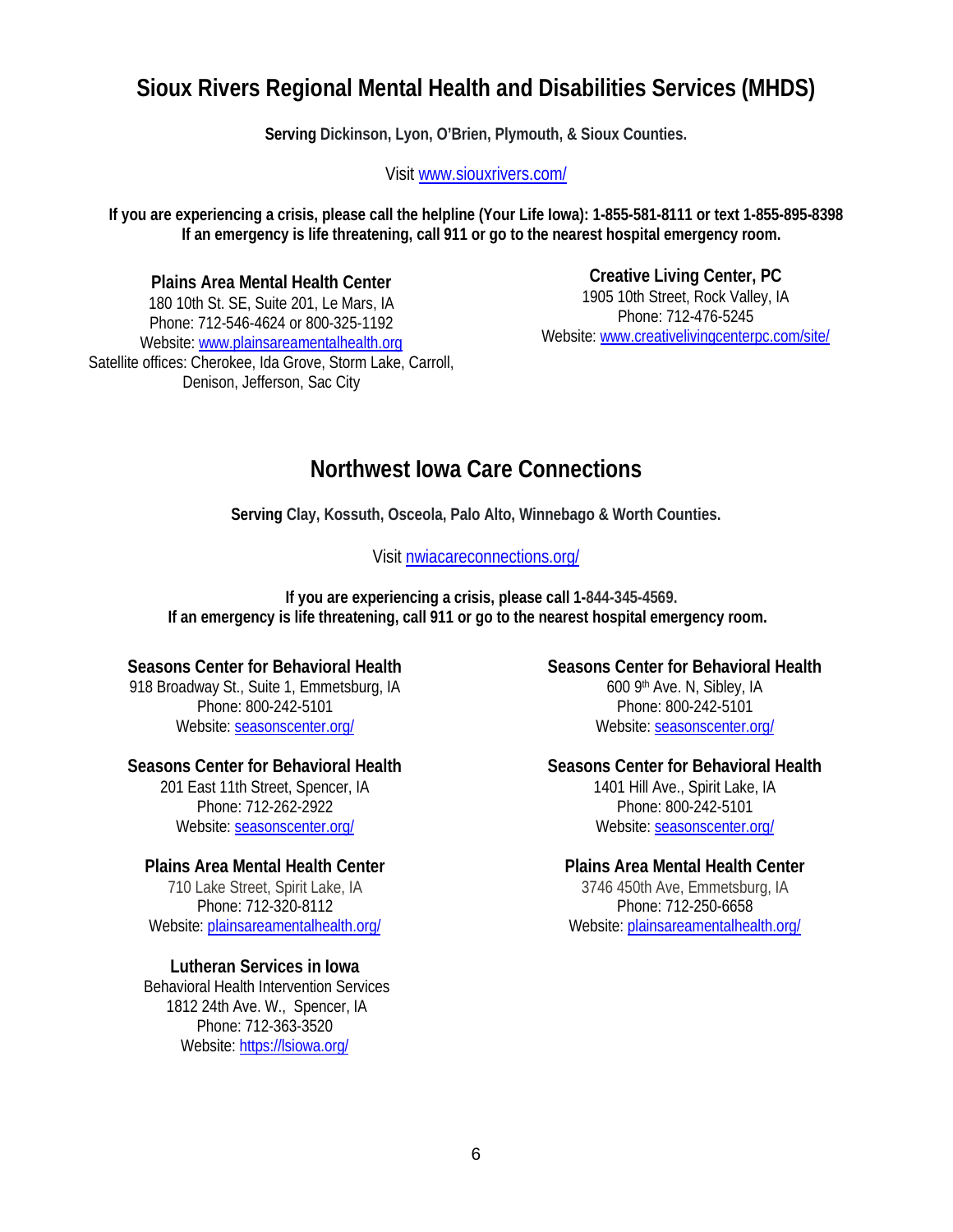# **Rolling Hills Community Service Region**

**Serving Buena Vista, Calhoun, Cherokee, Crawford, Sac, Ida, Carroll & Woodbury Counties.** 

Visit [www.bvcountyiowa.com/index.php/rolling\\_hills\\_community\\_services\\_region/](http://www.bvcountyiowa.com/index.php/rolling_hills_community_services_region/)

**If you are experiencing a crisis, please call 1-800-546-0730. If an emergency is life threatening, call 911 or go to the nearest hospital emergency room.**

#### **Plains Area Mental Health Center**

180 10th St. SE, Suite 201, Le Mars, IA Phone: 712-546-4624 or 800-325-1192 Website[: www.plansareamentalhealth.org](http://www.plansareamentalhealth.org/) Satellite offices: Cherokee, Ida Grove, Storm Lake, Carroll, Denison, Jefferson, Sac City

#### Website[: www.unitypoint.org/fortdodge/berryhill-center-of](http://www.unitypoint.org/fortdodge/berryhill-center-of-mental-health.aspx)[mental-health.aspx](http://www.unitypoint.org/fortdodge/berryhill-center-of-mental-health.aspx)

Satellite offices: Sac City & Storm Lake

#### **Siouxland Mental Health Center**

625 Court St., Sioux City, IA Phone: 712-252-3871 Website: [www.siouxlandmentalhealth.com](http://www.siouxlandmentalhealth.com/) **Sioux Rivers Assessment and Stabilization Center**

**Berryhill Center for Mental Health** 720 Kenyon Road, Fort Dodge, IA Phone: 515-955-7171 or 800-482-8305

4038 Division Street, Sioux City, IA 51104 Office: 712-560-7996

## **Polk County Health Services**

**Serving Polk County.**

Visit [www.polkcountyiowa.gov/HealthServices](http://www.polkcountyiowa.gov/HealthServices)

**If you are experiencing a crisis, please call 1-844-258-8858. If an emergency is life threatening, call 911 or go to the nearest hospital emergency room.**

#### **Broadlawns Medical Center**

1801 Hickman Rd., Des Moines, IA Phone: 515-282-2449 Website[: www.broadlawns.org/mental-health-services.cfm](http://www.broadlawns.org/mental-health-services.cfm)

#### **Eyerly-Ball Community Mental Health Services**

1301 Center Street, Des Moines, IA Phone: 515-241-0982 Website: [eyerlyball.org/](http://eyerlyball.org/)

## **UCS Healthcare**

4809 Franklin Ave., Des Moines, IA Phone: 515-280-3860 Offices also in Ames, Ankeny, Carroll, Atlantic & Cedar Rapids Website:<https://www.ucsonline.org/>

**Orchard Place/Child Guidance**  808 5th Ave., Des Moines, IA Phone: [515.244.2267](tel:+15152442267) [www.orchardplace.org/](http://www.orchardplace.org/)

## **Mobile Crisis Response Team**

24/7 Mobile Crisis Response Team is available in the following counties. Polk, Franklin, Hamilton, Hardin, Boone, Story, Marshall, Jasper, Poweshiek, Warren, Madison & Greene.

To access the Mobile Crisis Response Team, anyone within the 11-county region may call the Crisis Center at **1- 844-258-8858**. The service is available to all ages. Trained phone responders will assess the situation and deploy the Mobile Crisis Response Team if an inperson response is deemed to be necessary or helpful.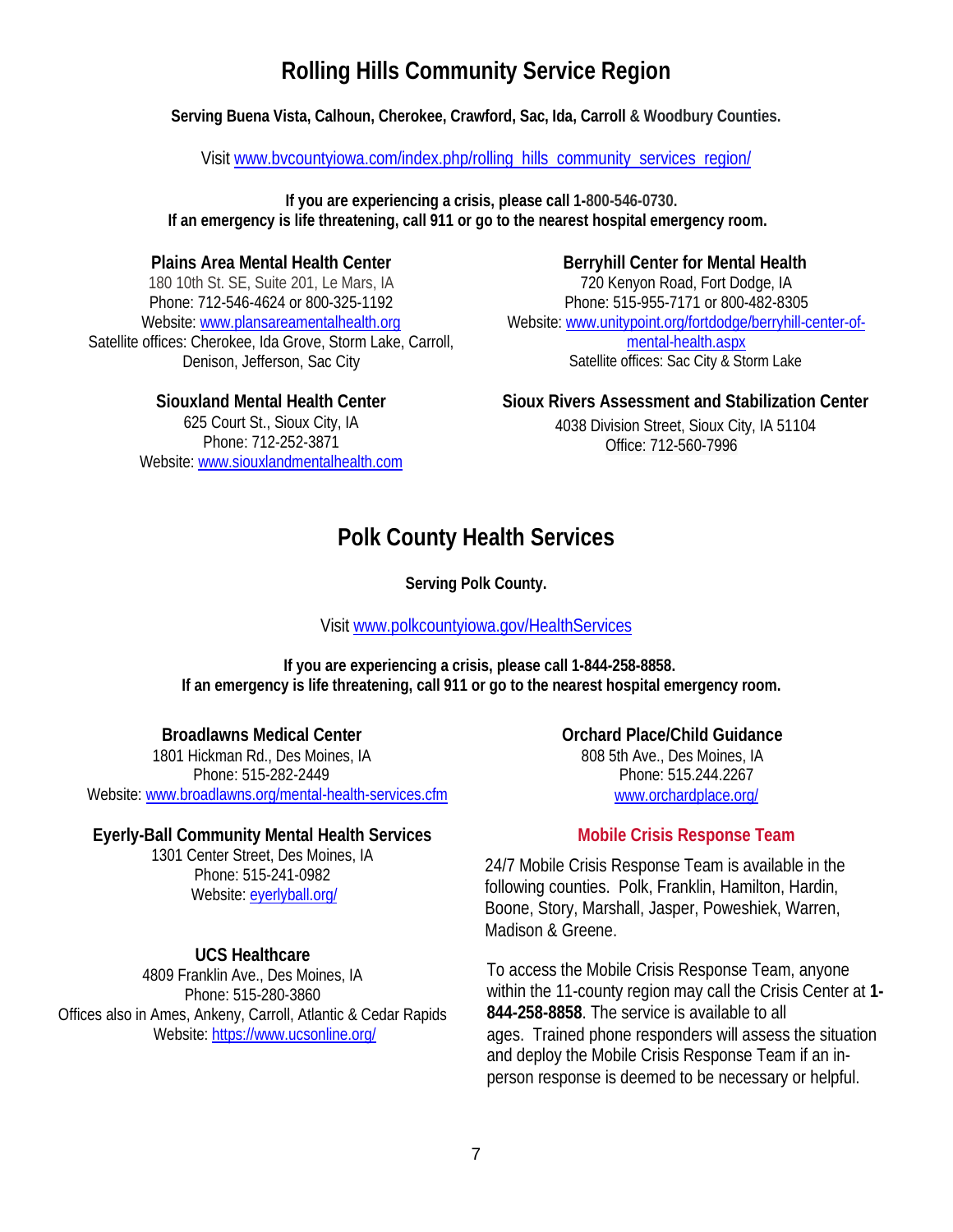# **Southern Hills Regional Mental Health**

**Serving Adair, Adams, Taylor & Union Counties.**

Visit:<https://behavioralhealthcoalition.org/southern-hills-mental-health-region/>

**If you are experiencing a crisis, please call the helpline (Your Life Iowa): 1-855-581-8111 or text 1-855-895-8398 If an emergency is life threatening, call 911 or go to the nearest hospital emergency room.**

#### **Crossroads Behavioral Health Services**

Creston, IA. Phone: 641-782-8457 Winterset, IA Phone: 515-462-3105 Osceola, IA. Phone: 641-342-4888 Website:<https://www.crossroadsbhs.org/>

#### **CHI Health Mercy Corning Outpatient Specialty Clinic**

603 Rosary Drive Corning, IA 50841 Phone: [641-322-6269](tel:641-322-6269) <https://www.chihealth.com/>

# **South Central Behavioral Health Region**

**Serving Appanoose, Davis, Mahaska & Wapello Counties.**

**Visit** <http://wapellocounty.org/departments/central-point-of-coordination/south-central-behavioral-health-region/>

**If you are experiencing a crisis, please call the helpline (Your Life Iowa): 1-855-581-8111 or text 1-855-895-8398 If an emergency is life threatening, call 911 or go to the nearest hospital emergency room.**

## **Southern Iowa Mental Health Center**

1527 Albia Rd., Ottumwa, IA Phone**:** 641-682-8772 Website: [www.simhcottumwa.org](http://www.simhcottumwa.org/)

## **Community Health Centers of Southern Iowa**

302 NE 14th St., Leon, IA Phone**:** 641-446-2383 Website: [www.chcsi.org](http://www.chcsi.org/) **Centerville Office** : (641) 856-6471

#### **First Resources Corporation**

102 North Hancock St., Ottumwa, IA Phone: 641-682-2800 Website[: www.firstresources.us/services/mental-health-services](http://www.firstresources.us/services/mental-health-services)

#### **Mahaska Health Partnership**

1229 C Ave. East, Oskaloosa, IA Phone: 641-672-3159 Website: [www.mahaskahealth.org/outpatient](http://www.mahaskahealth.org/outpatient-services/behavioral-health-services.html)[services/behavioral-health-services.html](http://www.mahaskahealth.org/outpatient-services/behavioral-health-services.html)

## **Optimae Life Services**

226 West Main Street, Suite 201, Ottumwa, IA Phone[: 641.684.6441](tel:+1.641.684.6441) Website: [www.optimaelifeservices.com/](http://www.optimaelifeservices.com/)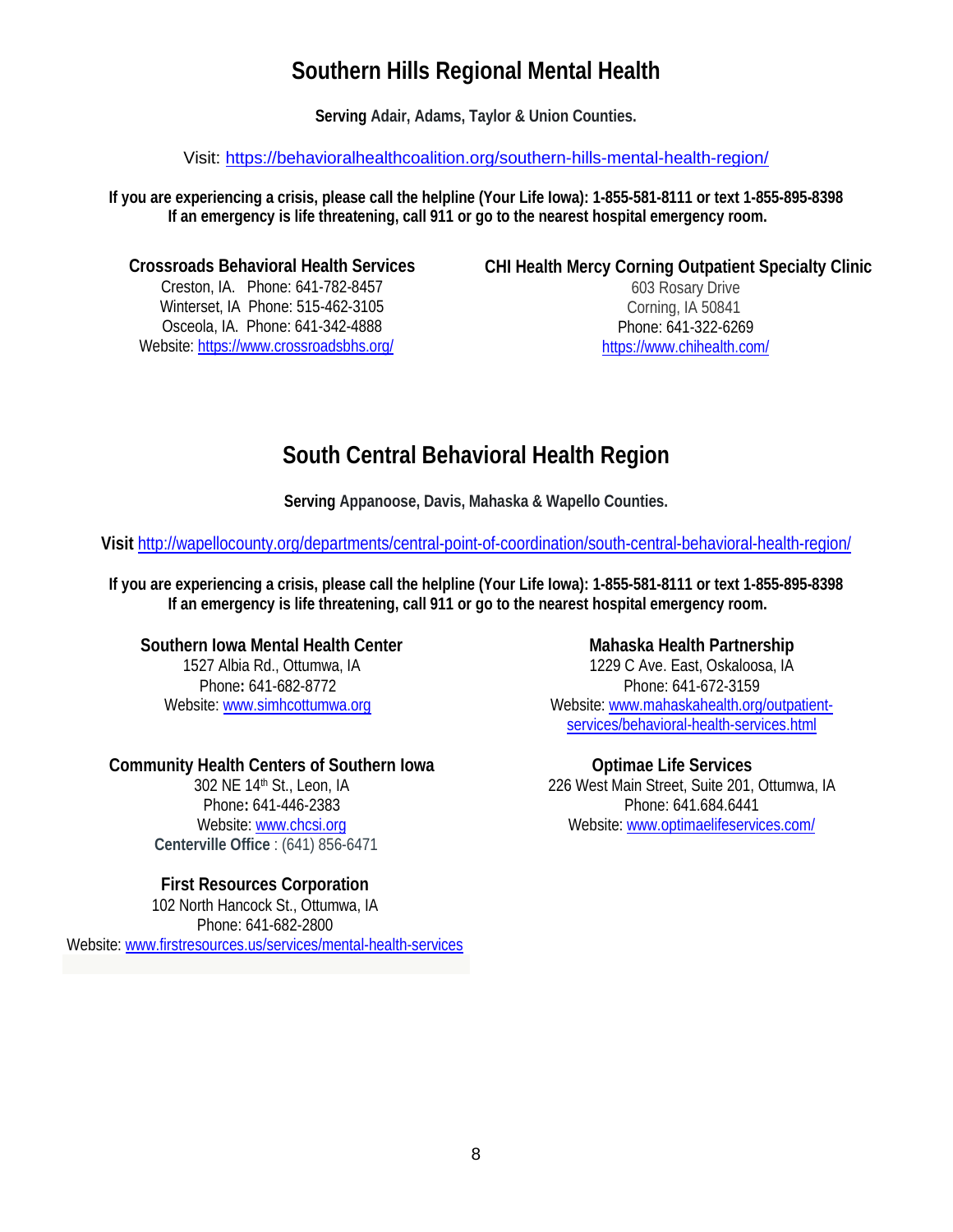# **Southeast Iowa Link (SEIL)**

**Serving Des Moines, Henry, Jefferson, Keokuk, Lee, Louisa, Washington & Van Buren Counties.**

#### Visit [co.washington.ia.us/quicklinks.aspx?CID=39](http://co.washington.ia.us/quicklinks.aspx?CID=39)

**If you are experiencing a crisis, please call the helpline (Your Life Iowa): 1-855-581-8111 or text 1-855-895-8398 If an emergency is life threatening, call 911 or go to the nearest hospital emergency room.**

**Optimae Life Services** 823 North Sixth Street, Suite 1, Burlington, IA Phone: [319-754-4618](tel:+1.319.754.4618) Website: [www.optimaelifeservices.com/](http://www.optimaelifeservices.com/)

**Hillcrest Family Services** 2175 Lexington Blvd. Bldg. #2, Washington, IA Phone: 319-653-6161 or 877-437-6333 Website: [hillcrest-fs.org/](http://hillcrest-fs.org/)

#### **First Resources Corporation**

211 West Monroe, Mount Pleasant, IA Phone: 319-201-1064 Website: [www.firstresources.us.services/mental-health-services/](http://www.firstresources.us.services/mental-health-services/)

#### **First Resources Corporation**

407 N. 4th Street, Burlington, IA Phone: 319-752-4399 Website: [www.firstresources.us/services/mental-health-services/](http://www.firstresources.us/services/mental-health-services/)

#### **Counseling Associates**

1522 Morgan Street, Keokuk, IA Phone: 319-524-0510 1014 Avenue H, Fort Madison, IA Phone: 319-372-7689 Website[: www.counselingassociatesonline.com](http://www.counselingassociatesonline.com/)

#### **Young House Family Services**

629 Blondeau Street, Suite 201 Keokuk, IA 52632 Phone: 319-524-2386 **Website:** [www.younghouse.org/](http://www.younghouse.org/)

**Optimae Life Services** 605 East Winfield Avenue, Mount Pleasant, IA Phone: [319-385-2830](tel:+1.319.385.2830) Website: [www.optimaelifeservices.com/](http://www.optimaelifeservices.com/)

**Hillcrest Family Services** 106 N Jackson St., Mount Pleasant, IA Phone: 319-385-7177 or 877-437-6333 Website: [hillcrest-fs.org/](http://hillcrest-fs.org/)

#### **Hillcrest Family Services**

218 N. 2nd Street, Wapello, IA Phone: 319-527-4455 or 877-437-6333 Website: [hillcrest-fs.org/](http://hillcrest-fs.org/)

#### **First Resources Corporation**

#1 Lower Level, 605B South 23rd Street, Fairfield, IA Phone: 641-472-4106 Website[: www.firstresources.us/services/mental-health-services/](http://www.firstresources.us/services/mental-health-services/)

#### **Great River Medical Center**

Mercy Plaza, Ste. 251, 1225 S. Gear Ave., West Burlington Phone: (319) 768-3700 Website: [www.greatriverhealthsystem.org/Health-](http://www.greatriverhealthsystem.org/Health-Services/Mental-Health.aspx)[Services/Mental-Health.aspx](http://www.greatriverhealthsystem.org/Health-Services/Mental-Health.aspx)